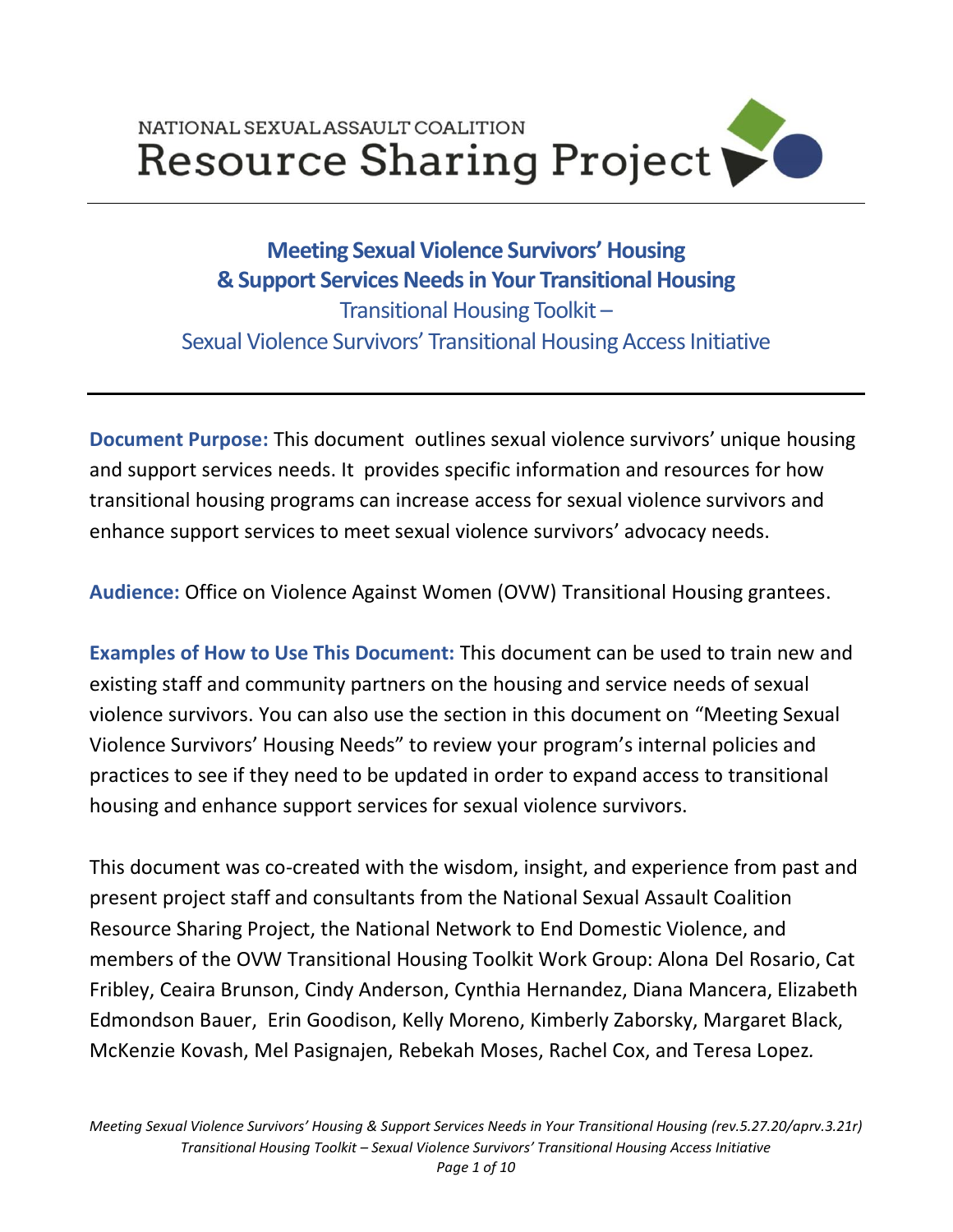#### **Document Contents:**

- 1. [Underlying Issue: Sexual Violence Survivors Need Housing](#page-1-0)
- 2. [Intersecting Needs & Impacts: The Relationships Between Sexual Violence,](#page-2-0)  [Oppression, Trauma, Housing Instability & Homelessness](#page-2-0)
- 3. [Meeting Sexual Violence Survivors' Housing Needs](#page-4-0): Creating Accessible Housing & Support [Services](#page-4-0)

This project was supported by Grant No. 2017-TA-AX-K070 awarded by the Violence Against Women Office, U.S. Department of Justice. The opinion, findings, and conclusions or recommendations expressed in this publication, conference agenda, or product, are those of the author(s) and do not necessarily reflect the view of the Department of Justice.

## 1. Underlying Issue: Sexual Violence Survivors Need Housing

<span id="page-1-0"></span>**Sexual violence is any type of unwanted sexual contact.** This can include words and actions of a sexual nature against a person's will and without their consent.<sup>1</sup> For more information on the importance of broadly defining sexual violence, read [It Matters!](http://www.resourcesharingproject.org/it-matters-how-defining-sexual-violence-defines-advocacy-programs)  [How Defining Sexual Violence Defines Advocacy Programs.](http://www.resourcesharingproject.org/it-matters-how-defining-sexual-violence-defines-advocacy-programs)

**Housing is a basic human right.** There is insufficient safe, decent, affordable housing.

**Sexual violence survivors have a right to safe, decent, affordable housing, and economic justice**. However, they may face barriers to housing access because their situations and needs are not understood as falling within housing programs' allowability.

<sup>&</sup>lt;sup>1</sup> National Sexual Violence Resource Center (NSVRC)

*Meeting Sexual Violence Survivors' Housing & Support Services Needs in Your Transitional Housing (rev.5.27.20/aprv.3.21r) Transitional Housing Toolkit – Sexual Violence Survivors' Transitional Housing Access Initiative*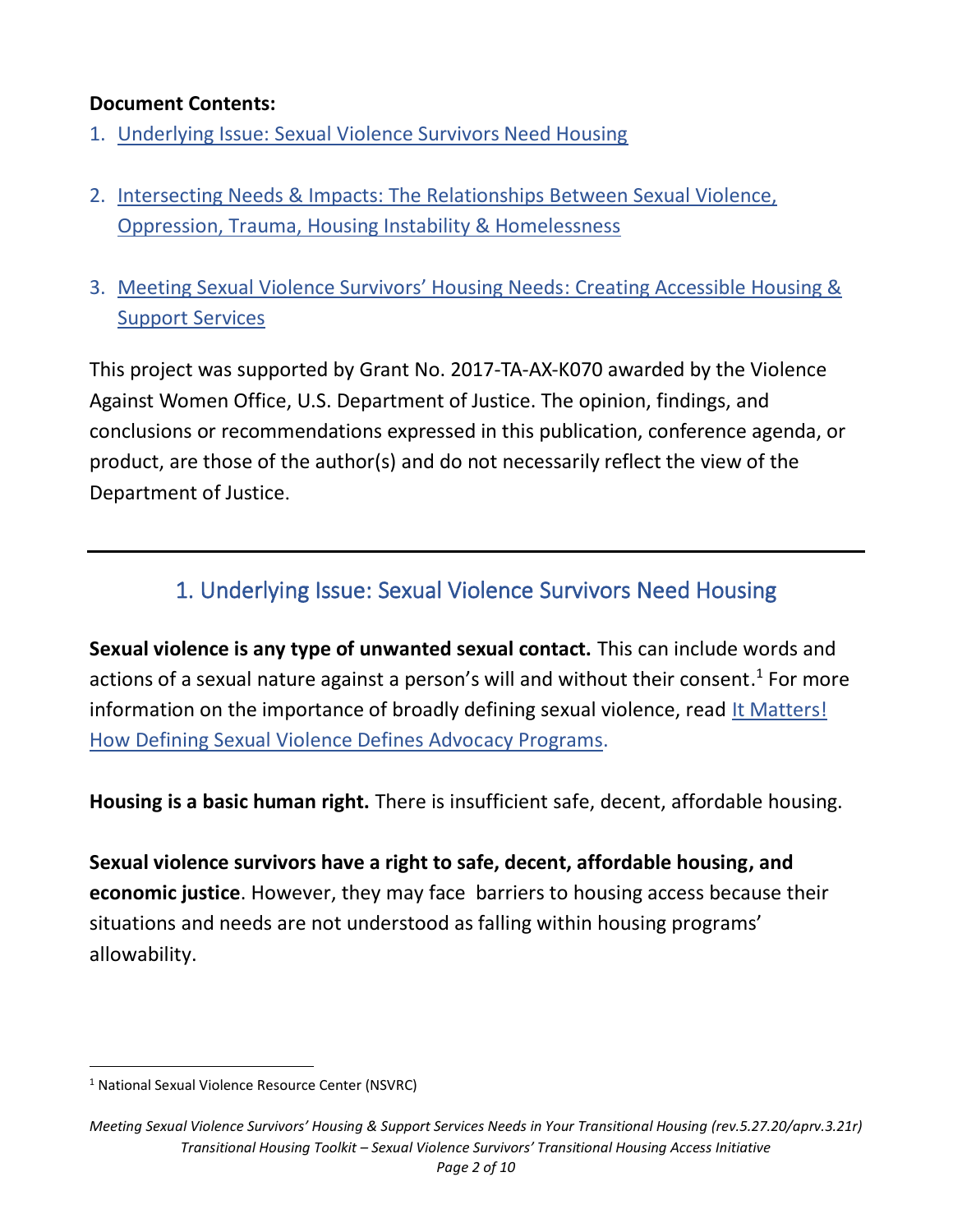## 2. Intersecting Needs & Impacts: The Relationships Between

# <span id="page-2-0"></span>Sexual Violence, Oppression, Trauma, Housing Instability & Homelessness

**Oppressions heighten sexual violence risk and compound housing barriers.** Sexual violence and lack of housing intersect with many oppressions, such as racism, classism, ableism, sexism, heterosexism, and ageism. "Oppression can both heighten risk and compound the barriers that sexual violence victims and survivors encounter in housing arenas."<sup>2</sup> Those who perpetrate sexual violence may target people who are already systemically denied resources due to oppression. This leaves survivors with even fewer options for housing and healing within cycles of violence, trauma, and poverty. [For](https://www.nsvrc.org/publications/opening-door-advocates-guide-housing-and-sexual-violence)  [more information on the intersections of oppression, sexual violence, and housing](https://www.nsvrc.org/publications/opening-door-advocates-guide-housing-and-sexual-violence)  [instability, please see "Opening the Door: An Advocate's Guide t](https://www.nsvrc.org/publications/opening-door-advocates-guide-housing-and-sexual-violence)o Housing and Sexual [Violence."](https://www.nsvrc.org/publications/opening-door-advocates-guide-housing-and-sexual-violence)

**Sexual violence can happen anytime, anywhere, and anyone can perpetrate it. Wherever or whenever sexual violence has occurred and whomever has perpetrated it, the trauma of sexual violence can last a lifetime and impact housing throughout the lifespan.**

- **Any time:** Whenever the sexual violence occurred, whether it is an assault 30 minutes ago or child sexual abuse 30 years ago, trauma can immediately impact housing stability, and/or lead to housing instability and homelessness years later.
- **Anywhere:** Sexual violence can occur anywhere in a survivor's housing or in any other physical and virtual space (online, school, work, streets, medical facilities, etc.). Wherever sexual violence occurs, it can lead to housing instability or homelessness. For example, a survivor can face housing instability or homelessness because of workplace sexual violence that has impacted their economic stability. Another example is a survivor fleeing sexual violence that has occurred in their home. A survivor may be in need of housing assistance no matter where the sexual violence has occurred. Furthermore, people who are already unstably housed or

<sup>2</sup> NSVRC, 2010

*Meeting Sexual Violence Survivors' Housing & Support Services Needs in Your Transitional Housing (rev.5.27.20/aprv.3.21r) Transitional Housing Toolkit – Sexual Violence Survivors' Transitional Housing Access Initiative*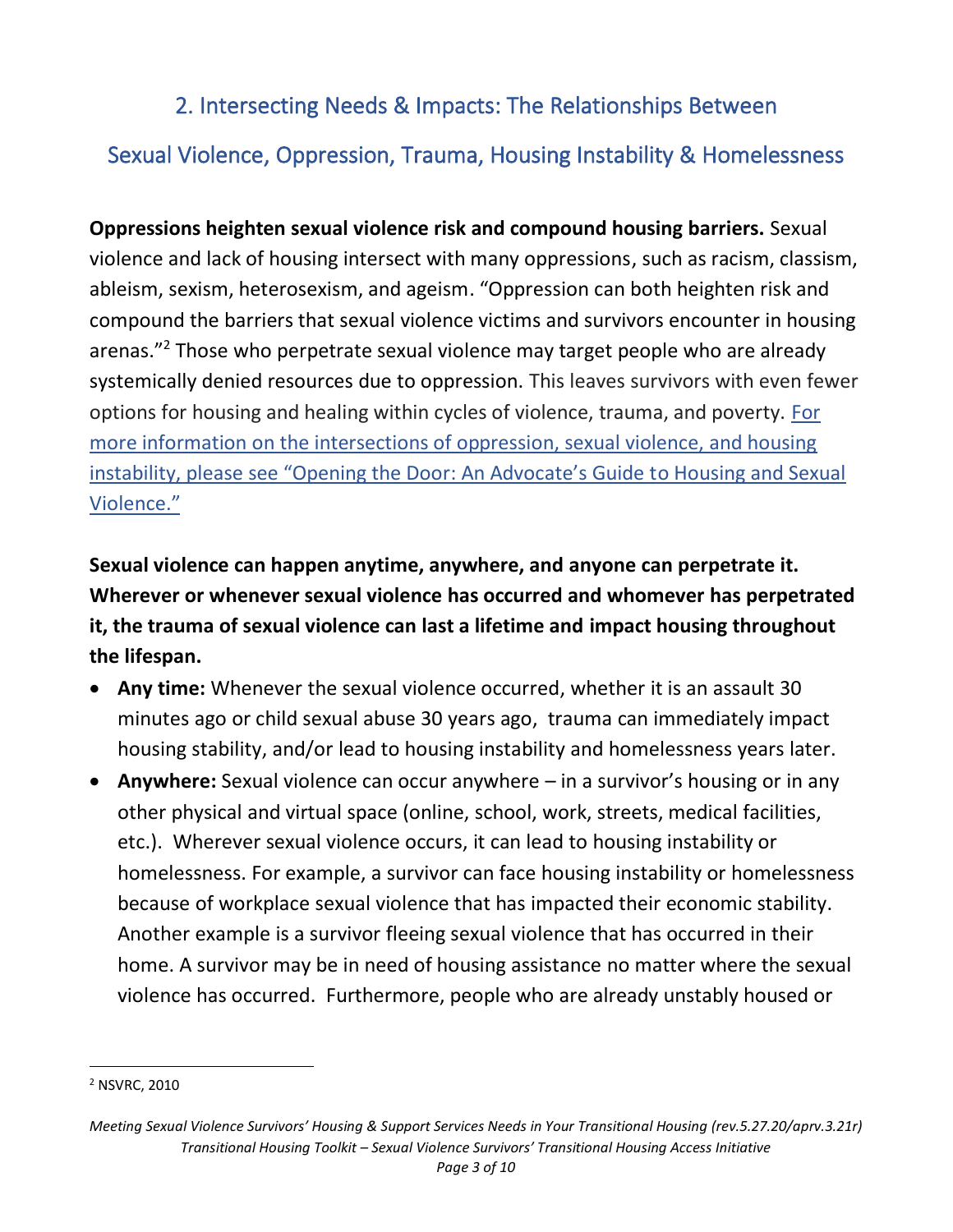experiencing homelessness before sexual violence occurs are also at risk of sexual violence.

• **Anyone:** Anyone can perpetrate sexual violence. While we know that intimate partner violence survivors are also sexual violence survivors, many sexual violence survivors experience sexual harm by those other than intimate partners like bosses, teachers, coaches, faith leaders, people in positions of authority, and family members. No matter who has perpetrated the sexual violence, the immediate and potentially lifelong trauma of that violence can impact housing stability and contribute to homelessness.

**Sexual violence and its housing impacts are a crisis for survivors. This deserves prioritization no matter how long ago the sexual violence occurred, no matter who perpetrated it, and no matter where the violence occurred.** Sexual violence survivors' housing and safety issues and crises may look different than intimate partner violence victims', but those crises and safety risks are real and important to address for any sexual violence survivor seeking housing assistance and support services. For example, an adult survivor of child sexual abuse may be experiencing the crisis of job or income instability because they cannot work due to mental or physical impacts of sexual abuse from their childhood. The traumatic effects of past sexual abuse can be a crisis for adult survivors of child sexual abuse that makes them feel as unsafe today as if the abuse had just happened. That experience of crisis, safety, and housing instability is just as urgent as that of a survivor seeking transitional housing because of a recent incident of domestic violence or sexual assault.

**Sexual violence can impact housing stability AND housing stability can impact experiences of sexual violence.** Sexual violence survivors can experience homelessness and housing instability as a result of violence and trauma. Likewise, people experiencing housing instability and homelessness may experience sexual violence related to unstable housing. Experiencing homelessness or being marginally housed can put individuals at risk of sexual violence. No matter how a survivor presents when seeking housing and advocacy – as a victim of sexual violence in need of advocacy, as a person in need of transitional housing assistance, or as someone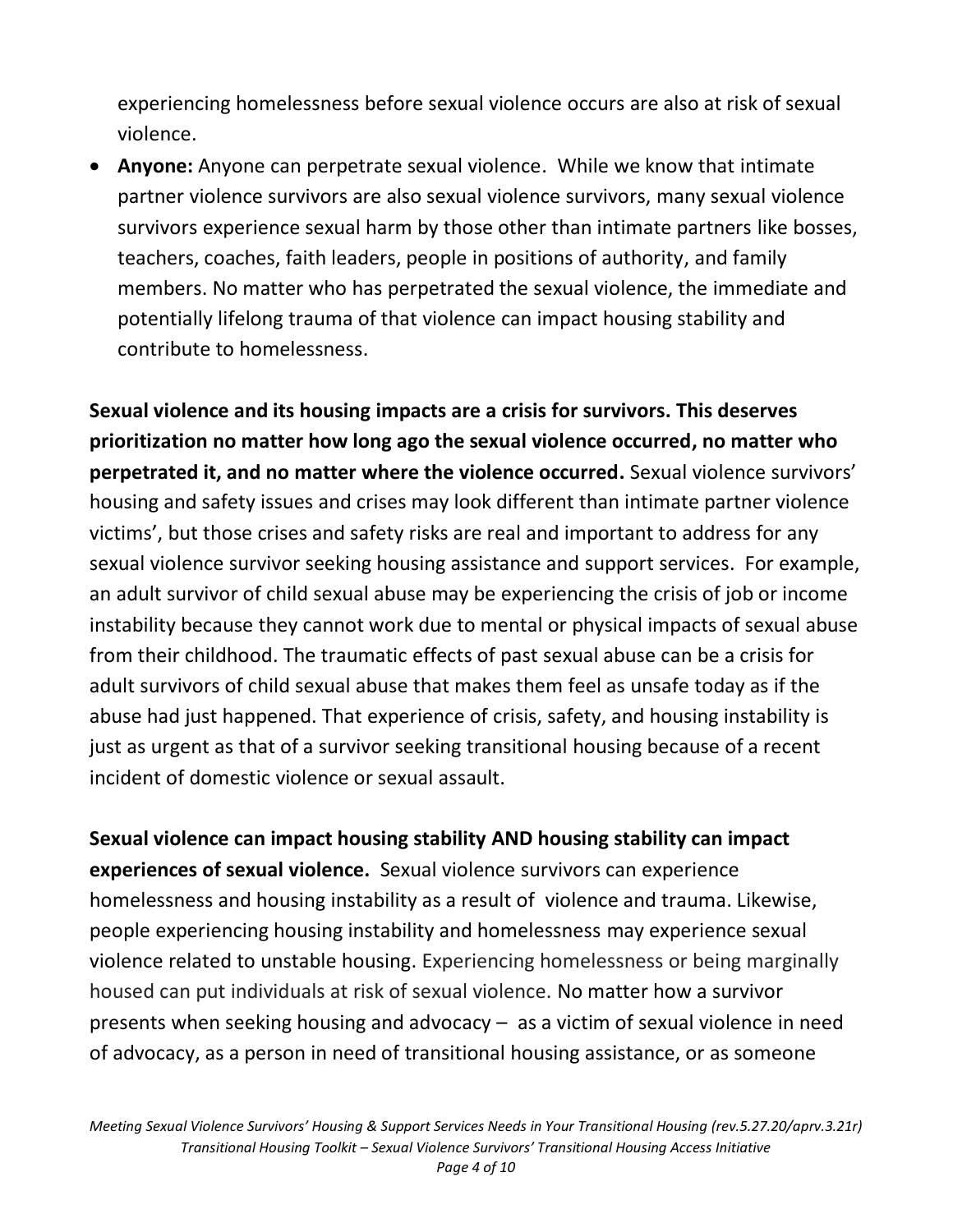experiencing homelessness in need of housing – sexual violence may be the dynamic that is causing their need for housing. In other words, sexual violence can create conditions for housing instability and housing instability can create conditions where sexual violence occurs.

# **Housing and voluntary services can create space for healing as defined by survivors.**

<span id="page-4-0"></span>Sexual violence, in any form, can be disempowering to the survivor. It is essential that services designed to support healing for survivors are trauma-informed and rooted in the restoration of choice and empowerment. An empowering model recognizes that survivors of sexual violence may need housing in order to heal. Survivors have immense capacity for resilience if they have space for healing. While housing may not be the only resource that they need for healing – having safe, decent, affordable, stable housing can allow survivors to focus on other aspects of healing as defined by the survivor. At the very least, having housing removes the stress of dealing with homelessness or possible homelessness while coping with the other impacts of sexual violence and trauma. An empowering, trauma-informed model does not assume that as soon as a survivor has housing, they will want to access specific services (for example, support group, counseling, therapy, or other mental or physical health services, job training, etc.) or engage in other new activities. Survivors may never want to participate in services while in transitional housing. They may be healing in ways other than those supported by your services. Voluntary services are best practice, where survivors define healing and engagement in whatever way meets their individual needs. For some survivors healing may mean focusing on eating, sleeping, breathing, and being safe and alive.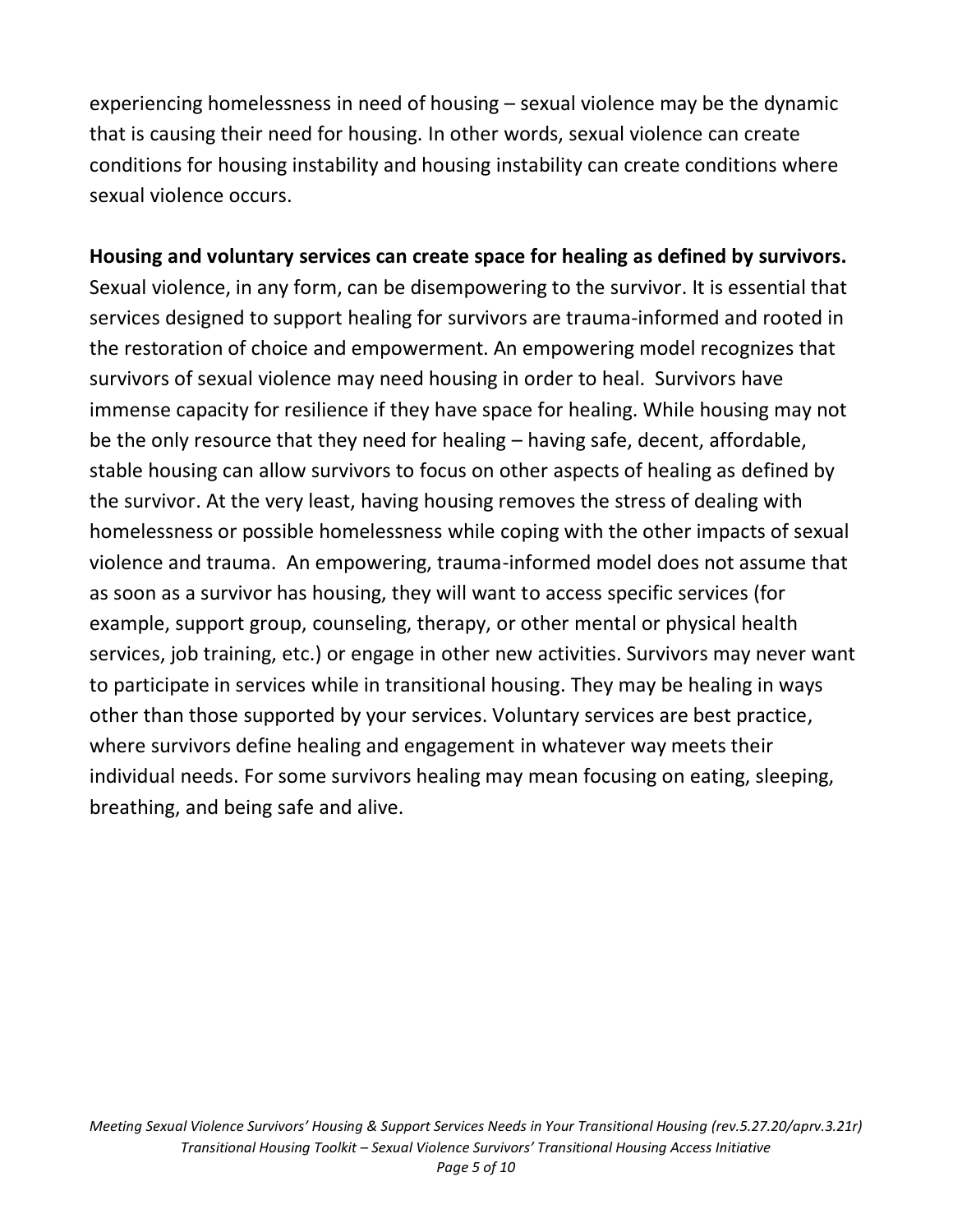## 3. Meeting Sexual Violence Survivors' Housing Needs:

# Creating Accessible Housing & Support Services

**Transitional housing and advocacy support services should create and sustain policies, practices, and resources that align with the following best practices:**

#### **1. SEXUAL VIOLENCE SURVIVORS' ELIGIBILITY FOR HOUSING & SERVICES:**

Transitional housing and advocacy services are informed by, responsive to, and accessible for sexual violence survivors who are in need of transitional housing or experiencing homelessness as a result of a situation of sexual violence. Housing and advocacy services are accessible regardless of *when* or *where* the sexual violence occurred or *who* perpetrated it.

## **2. INITIAL ASSESSMENTS FOR UNDERSTANDING OF SEXUAL VIOLENCE & CAPACITY TO RESPOND TO SEXUAL VIOLENCE SURVIVORS' UNIQUE NEEDS:** Transitional

housing and victim advocacy agencies and partners assess:

- o Sexual violence survivors' unique housing needs by engaging survivors and community members in conversations about those needs and how best to respond to them. [Listening to Our Communities: Assessment Toolkit](http://www.resourcesharingproject.org/listening-our-communities-assessment-toolkit) provides more information on this process; and
- o Their own organization's ability to meet the unique housing needs of sexual violence survivors and to engage in internal and external organizational change and education to increase sexual violence survivors' access to housing**.**  Organizational change is often required to meaningfully meet the needs of sexual violence survivors. If your agency identifies primarily as a multiservice program, a housing program, or domestic violence victim advocacy program, before you begin in-depth sexual violence assessment work, please contact your state, territorial, or tribal Sexual Assault Coalition or dual Sexual and Domestic Violence Coalition [\(https://www.justice.gov/ovw/local-resources\)](https://www.justice.gov/ovw/local-resources) for assistance in addressing your role in serving sexual violence survivors in transitional housing, in collaboration with already existing sexual violence victim advocacy programs and rape crisis centers. You can also reach out

*Meeting Sexual Violence Survivors' Housing & Support Services Needs in Your Transitional Housing (rev.5.27.20/aprv.3.21r) Transitional Housing Toolkit – Sexual Violence Survivors' Transitional Housing Access Initiative*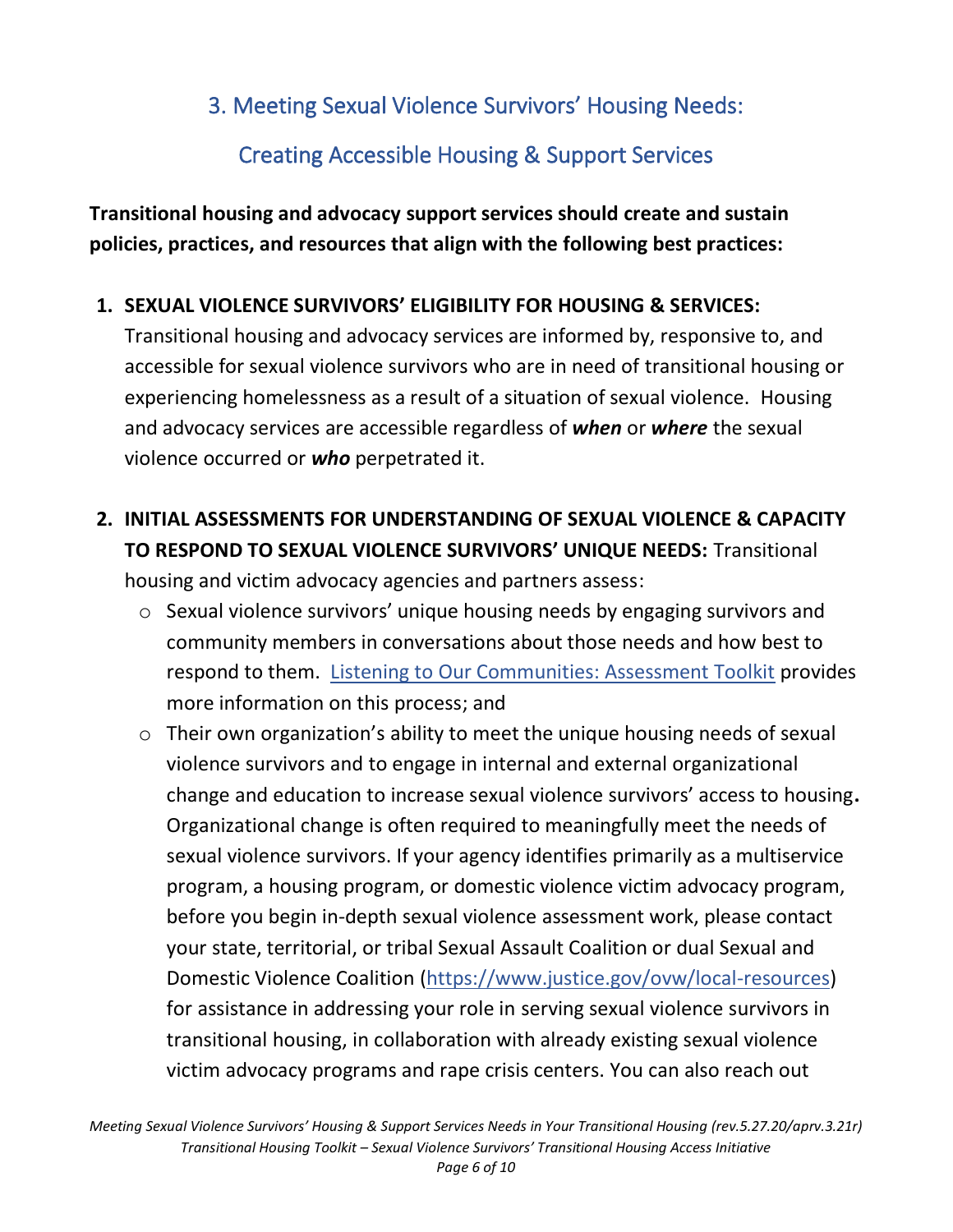directly to local rape crisis centers and sexual assault victim advocacy programs to find out about partnering with them on housing and services. If you are not sure whether a sexual violence specific advocacy programs exist in your area, contact the coalitions above. In addition, the following resources provide more information on assessing for your capacity to provide sexual violence specific services:

- [Picturing Your Program: Planning for Organizational Growth](https://resourcesharingproject.org/resources/picturing-your-program-planning-for-organizational-growth/)
- [Sexual Violence Services Personal](https://nnedv.org/resources-library/h_rsp-nsvrc-personal-assessment/) Assessment Tool and Sexual Violence [Services Organizational Assessment Tools](https://nnedv.org/resources-library/h_rsp-nsvrc-organizational-assessment/)
- Opening Our Doors: Building Strong Sexual Assault Services in [Dual/Multiservice Advocacy Agencies](http://www.resourcesharingproject.org/opening-our-doors-building-strong-sexual-assault-services-dualmulti-service-advocacy-agencies)
- Strengthening Our Practice: The Ten Essential Strengths of Sexual [Violence Victim Advocates in Dual/Multi-Service Advocacy Agencies](https://resourcesharingproject.org/resources/strengthening-our-practice-the-ten-essential-strengths-of-sexual-violence-victim-advocates-in-dual-multi-service-advocacy-agencies/)
- [Sexual Assault Demonstration Initiative documents](https://www.nsvrc.org/sexual-assault-demonstration-initiative)
- **3. VOLUNTARY, CONFIDENTIAL, & SURVIVOR-LED SERVICES:** Survivors are the center and in the lead of their lives, housing, and support services which are voluntary, confidential, and free. Advocates support survivors' self-identified needs and honor survivors' resiliency and right to exercise control over their lives. What makes advocacy unique is the commitment to see survivors as intact human beings who have experienced a devastating, traumatic, or harmful event, but who have not lost their ability to find their way through the aftermath of trauma. More information about survivor-led, confidential, voluntary support services can be found in the following resources:
	- o Listening to Survivors [Essential Steps for the Intake Process](http://www.resourcesharingproject.org/listening-survivors-essential-steps-intake-process)
	- o [Throw Away the Menu: Broadening Advocacy](http://www.resourcesharingproject.org/throw-away-menu)
	- o [Building Comprehensive Services for Survivors of Sexual Violence](http://www.resourcesharingproject.org/building-comprehensive-sexual-assault-services-programs)

#### **4. ACTIVELY ANTI-OPPRESSIVE, CULTURALLY APPROPRIATE, & CULTURALLY**

**SPECIFIC SERVICES:** Housing access and support services should be grounded in anti-oppressive policies and practices that actively center the needs of survivors from un- and underserved communities. Programs should design accessible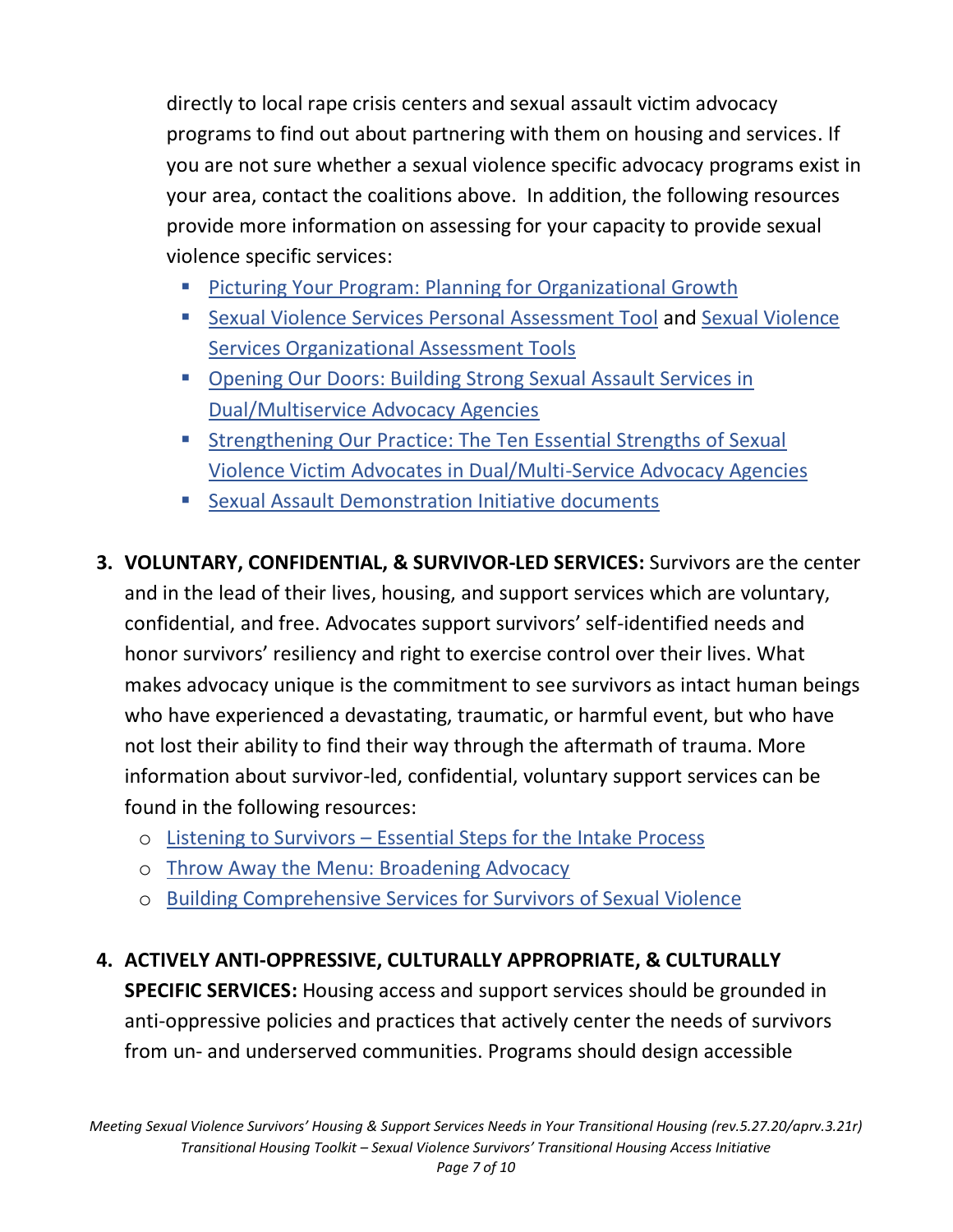services for communities who are marginalized instead of considering them as an afterthought (refer to [Anti-Racism is Fundamental to Sexual Assault Services](http://www.resourcesharingproject.org/anti-racism-fundamental-sexual-assault-services) to explore this issue). Best practice is the availability of culturally specific services designed and implemented by the community itself. Transitional housing grantees who are not culturally or linguistically specific programs should ensure policies and practices are culturally appropriate and should partner and share grant resources with culturally specific programs when they are locally available. For more information on culturally appropriate and culturally specific services see [Culturally](https://resourcesharingproject.org/resources/culturally-relevant-services-for-tribal-communities-and-communities-of-color/)  [Relevant Services for Tribal Communities and Communities of Color](https://resourcesharingproject.org/resources/culturally-relevant-services-for-tribal-communities-and-communities-of-color/) and the [Oregon Coalition Against Domestic and Sexual Violence's Culturally Specific](https://www.oregon.gov/DHS/ABUSE/DOMESTIC/DVAG/DVFAC%20Resources%20Docs/Culturally%20Specific%20Services%20Definition.pdf)  [Services.](https://www.oregon.gov/DHS/ABUSE/DOMESTIC/DVAG/DVFAC%20Resources%20Docs/Culturally%20Specific%20Services%20Definition.pdf)

- **5. ACTIVE LISTENING:** Active listening is a core, voluntary service. [The Benefits of](https://resourcesharingproject.org/wp-content/uploads/2022/02/the_benefits_of_active_listening_english.pdf)  [Active Listening](https://resourcesharingproject.org/wp-content/uploads/2022/02/the_benefits_of_active_listening_english.pdf) and [Listen Up! Active Listening is Advocacy](http://www.resourcesharingproject.org/listen-active-listening-advocacy) provide more information on this core support service for all survivors of sexual violence.
- **6. INDIVIDUAL & SYSTEMS ADVOCACY:** Advocates engage survivors and multidisciplinary systems by providing information about survivors' rights within systems so that survivors may make informed decisions. Advocates also collaborate with systems and challenge them to comply with survivors' rights and expand survivors' access to system resources. Multidisciplinary systems can include but are not limited to: housing systems, landlords, property management, governments, homelessness service providers, financial and credit systems, employers and labor unions, law enforcement, courts, community-based organizations, attorneys, child and adult protection services, educational systems, healthcare systems, and many more.
- **7. HOUSING FIRST:** Housing First is the housing placement and support services approach. If housing is the highest priority for a sexual violence survivor, gaining and maintaining housing is the first priority without additional requirements like completing certain programming, getting sober, or participating in particular services. When possible, housing assistance is flexible and creates accessibility to housing across the housing continuum that best meets the survivor's need (be it

*Meeting Sexual Violence Survivors' Housing & Support Services Needs in Your Transitional Housing (rev.5.27.20/aprv.3.21r) Transitional Housing Toolkit – Sexual Violence Survivors' Transitional Housing Access Initiative*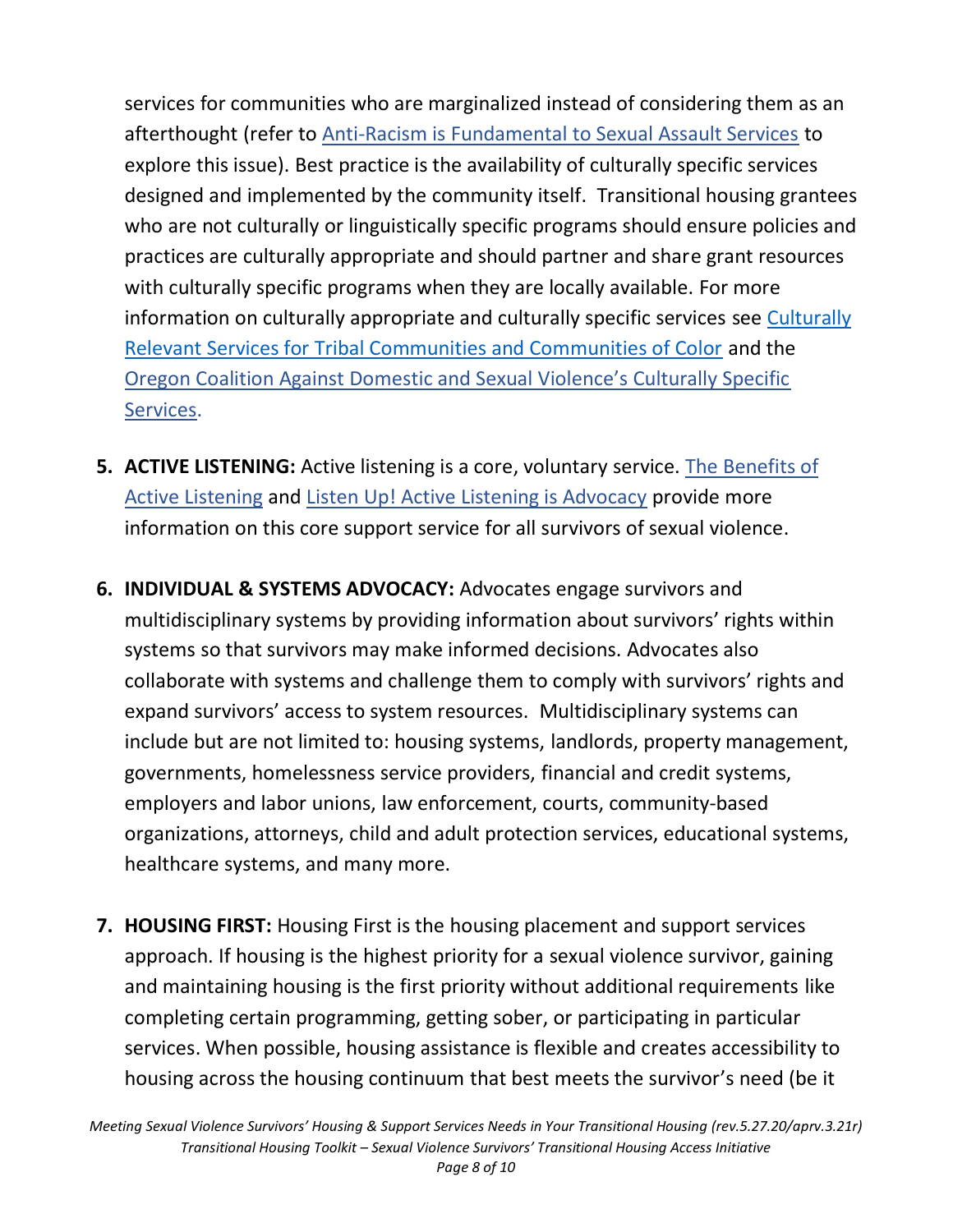emergency shelter, transitional housing, rapid re-housing, supportive housing, or other permanent housing).

- **8. ECONOMIC JUSTICE ADVOCACY:** Economic justice advocacy is a core support service because stable access to basic economic needs is essential to gaining and maintaining housing. For instance, a survivor without immigration status and work authorization may need assistance obtaining stable immigration status in order to gain or maintain housing. The same can be true for providing support services to survivors in order to access transportation, food, education, childcare, living wage jobs, healthcare, unpolluted environmental and natural resources, and many other basic economic needs.
- **9. HOLISTIC HEALING IN SERVICES AND ORGANIZATION:** Holistic healing is integrated into policies and practices, and it is a part of available voluntary services. Housing stability, healing, and safety throughout the lifespan require holistic responses to all the areas of a person's life impacted by sexual violence and housing instability: spiritual, mental and physical health, economic, etc. "*Sexual violence affects all aspects of a person's being: mind, body and spirit, and requires a holistic response to attend to all parts of a survivor's self. Opportunities that address the emotional, spiritual, sexual, and physical healing of survivors support holistic growth and resilience. These methods of healing are likely to vary based on community and cultural norms and should be considered within the context of appropriateness for each community and with avoidance of cultural appropriation".<sup>3</sup>* For more on
	- o The impact of cultural appropriation on sexual assault services, please see [How Does Cultural Appropriation Affect Rural Sexual Assault Services](http://www.resourcesharingproject.org/how-does-cultural-appropriation-affect-rural-sexual-assault-services)
	- o Exploring holistic healing, please review [Holistic Healing Services for Survivors](https://www.resourcesharingproject.org/holistic-healing-services-survivors-servicios-de-sanación-hol%C3%ADstica-para-los-sobrevivientes)
	- o Enhancing comprehensive sexual violence services, please read [Building](http://www.resourcesharingproject.org/building-comprehensive-sexual-assault-services-programs)  [Comprehensive Sexual Assault Services Programs.](http://www.resourcesharingproject.org/building-comprehensive-sexual-assault-services-programs)

<sup>&</sup>lt;sup>3</sup> [Comprehensive Services for Survivors of Sexual Violence,](https://resourcesharingproject.org/resources/building-comprehensive-services-for-survivors-of-sexual-violence/) from the Sexual Assault Demonstration Initiative, 2019.

*Meeting Sexual Violence Survivors' Housing & Support Services Needs in Your Transitional Housing (rev.5.27.20/aprv.3.21r) Transitional Housing Toolkit – Sexual Violence Survivors' Transitional Housing Access Initiative*